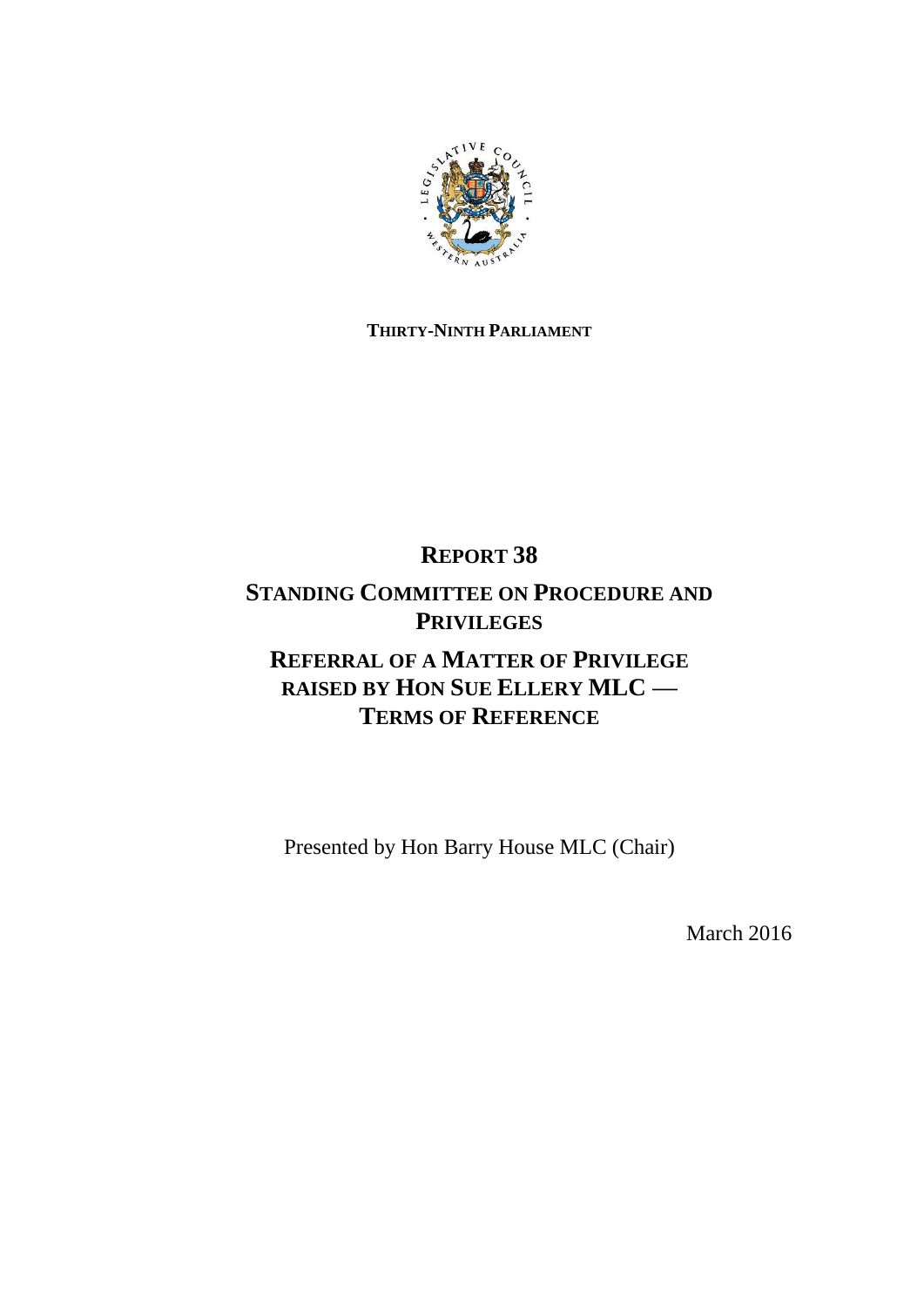### **STANDING COMMITTEE ON PROCEDURE AND PRIVILEGES**

#### **Date first appointed: 24 May 2001**

#### **Terms of Reference:**

The following is an extract from Schedule 1 of the Legislative Council Standing Orders:

#### "**1. Procedure and Privileges Committee**

- 1.1 A *Procedure and Privileges Committee* is established.
- 1.2 The Committee consists of 5 Members, including the President and the Chair of Committees, and any Members co-opted by the Committee whether generally or in relation to a particular matter. The President is the Chair, and the Chair of Committees is the Deputy Chair, of the Committee.
- 1.3 With any necessary modifications, SO 163 applies to a co-opted Member.
- 1.4 The Committee is to keep under review the law and custom of Parliament, the rules of procedure of the Council and its Committees, and recommend to the Council such alterations in that law, custom, or rules that, in its opinion, will assist or improve the proper and orderly transaction of the business of the Council or its Committees."

#### **Members as at the time of this inquiry:**

| Hon Barry House MLC (Chair)            | Hon Adele Farina MLC (Deputy Chair) |
|----------------------------------------|-------------------------------------|
| Hon Nick Goiran MLC                    | Hon Martin Aldridge MLC             |
| Hon Sue Ellery MLC (Substitute Member) |                                     |

#### **Staff as at the time of this inquiry:**

Nigel Pratt (Clerk of the Legislative Council) Paul Grant (Deputy Clerk) Grant Hitchcock (Usher of the Black Rod)

### **Address:**

Parliament House, Perth WA 6000, Telephone (08) 9222 7222 lcco@parliament.wa.gov.au Website: http://www.parliament.wa.gov.au

### **ISBN 978-1-925149-55-5**